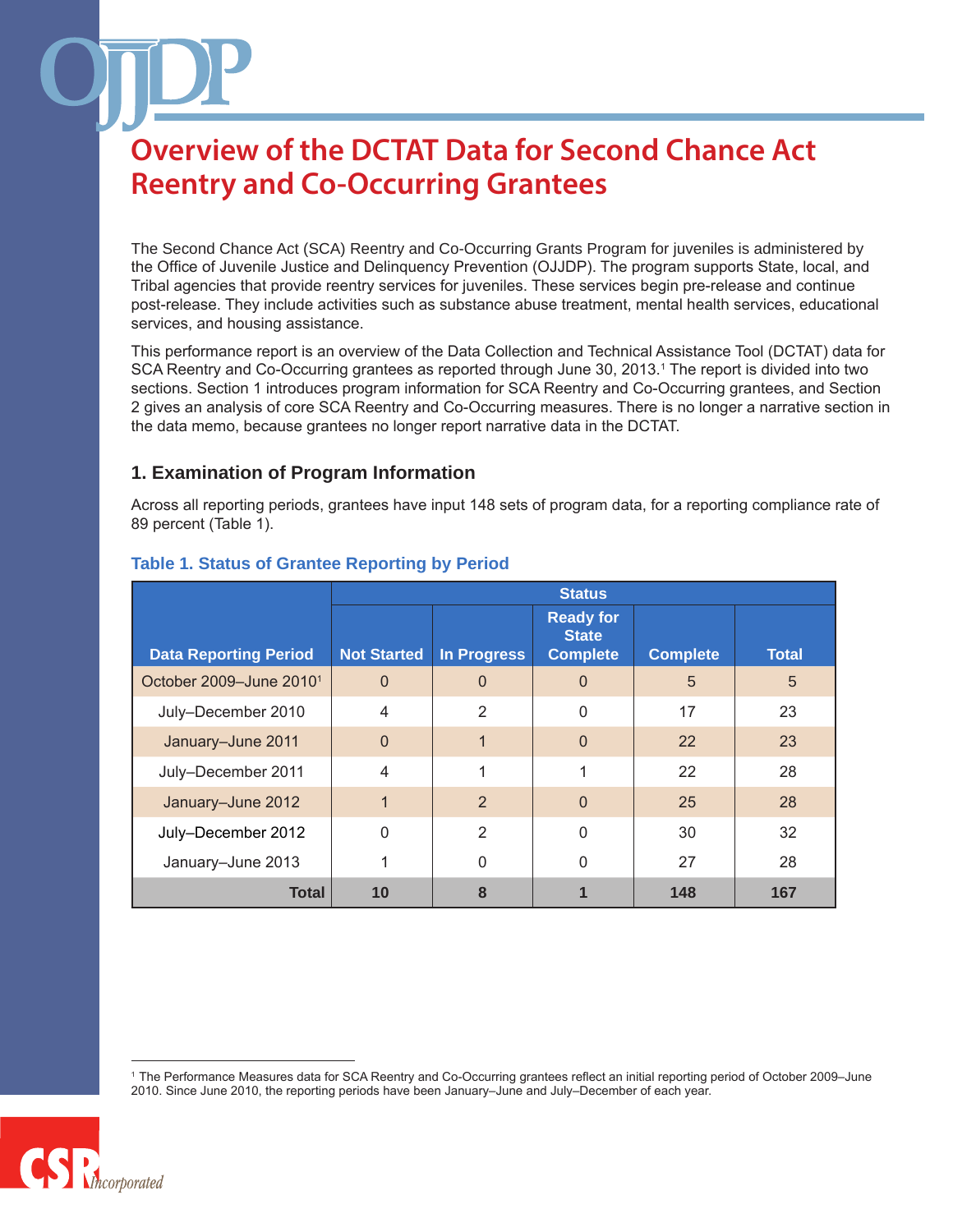In examining SCA Reentry and Co-Occurring grant amounts by State for the most recent reporting period, California received the most funds, followed by Illinois (Table 2).

| <b>Grantee State</b> | <b>Federal Award Amount</b><br>(Dollars) |
|----------------------|------------------------------------------|
| <b>AL</b>            | $\boldsymbol{\mathsf{S}}$<br>300,000     |
| CA                   | 6,453,867                                |
| <b>FL</b>            | 595,390                                  |
| IL                   | 1,746,091                                |
| IN                   | 366,180                                  |
| LA                   | 749,998                                  |
| <b>MD</b>            | 750,000                                  |
| MI                   | 750,000                                  |
| <b>MN</b>            | 375,000                                  |
| <b>ND</b>            | 194,019                                  |
| <b>NE</b>            | 597,706                                  |
| <b>NJ</b>            | 123,753                                  |
| OH                   | 596,369                                  |
| OK                   | 1,060,158                                |
| <b>OR</b>            | 750,000                                  |
| PA                   | 183,413                                  |
| <b>SD</b>            | 749,559                                  |
| <b>TX</b>            | 1,048,827                                |
| <b>VA</b>            | 337,500                                  |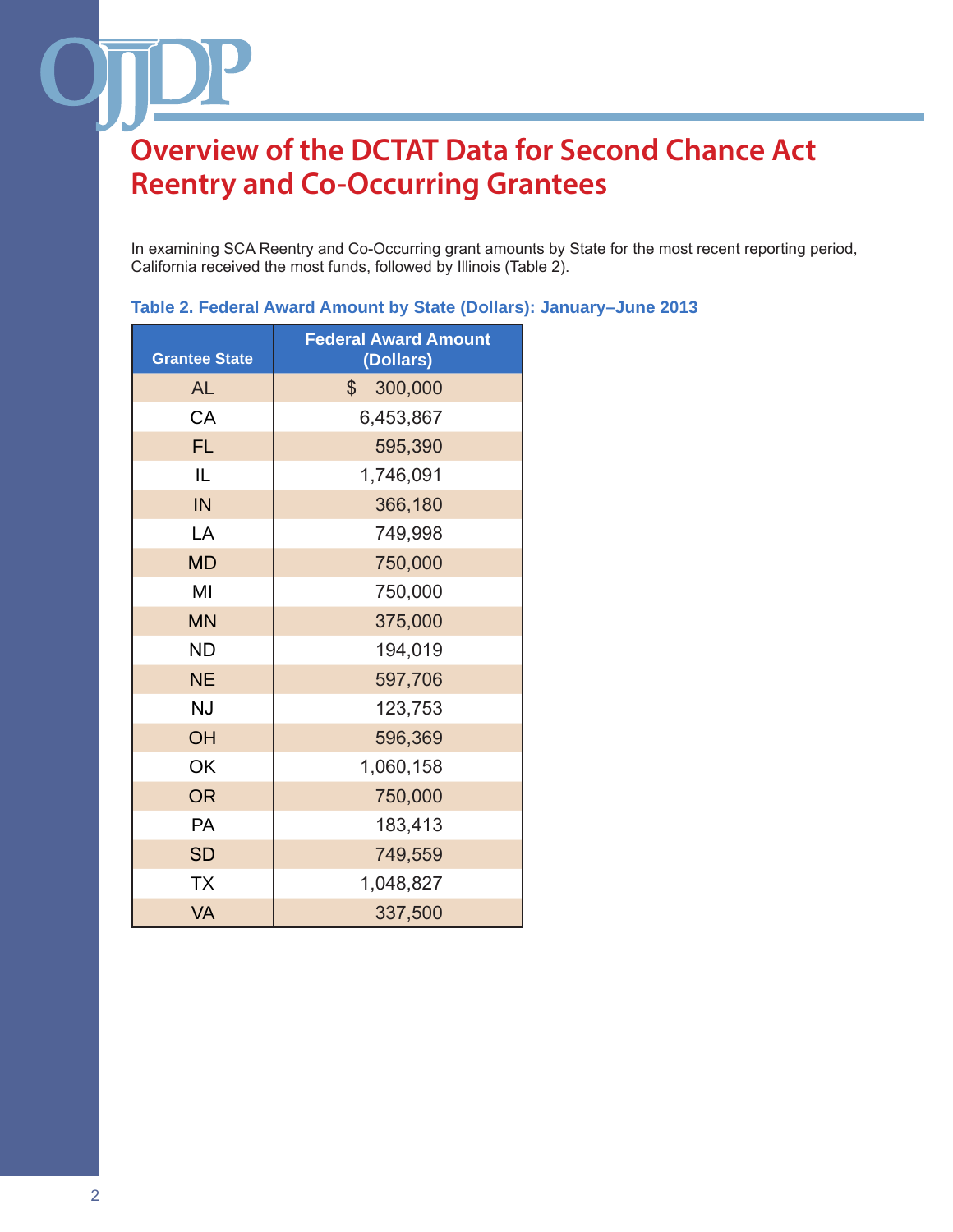The most grants and/or subgrants awarded during this reporting period went to California, with 12, followed by Illinois with 4 grants and/or subgrants. Figure 1 shows a comparison among 19 grantee States.



**Figure 1. Grants and/or Subgrants by State: January–June 2013**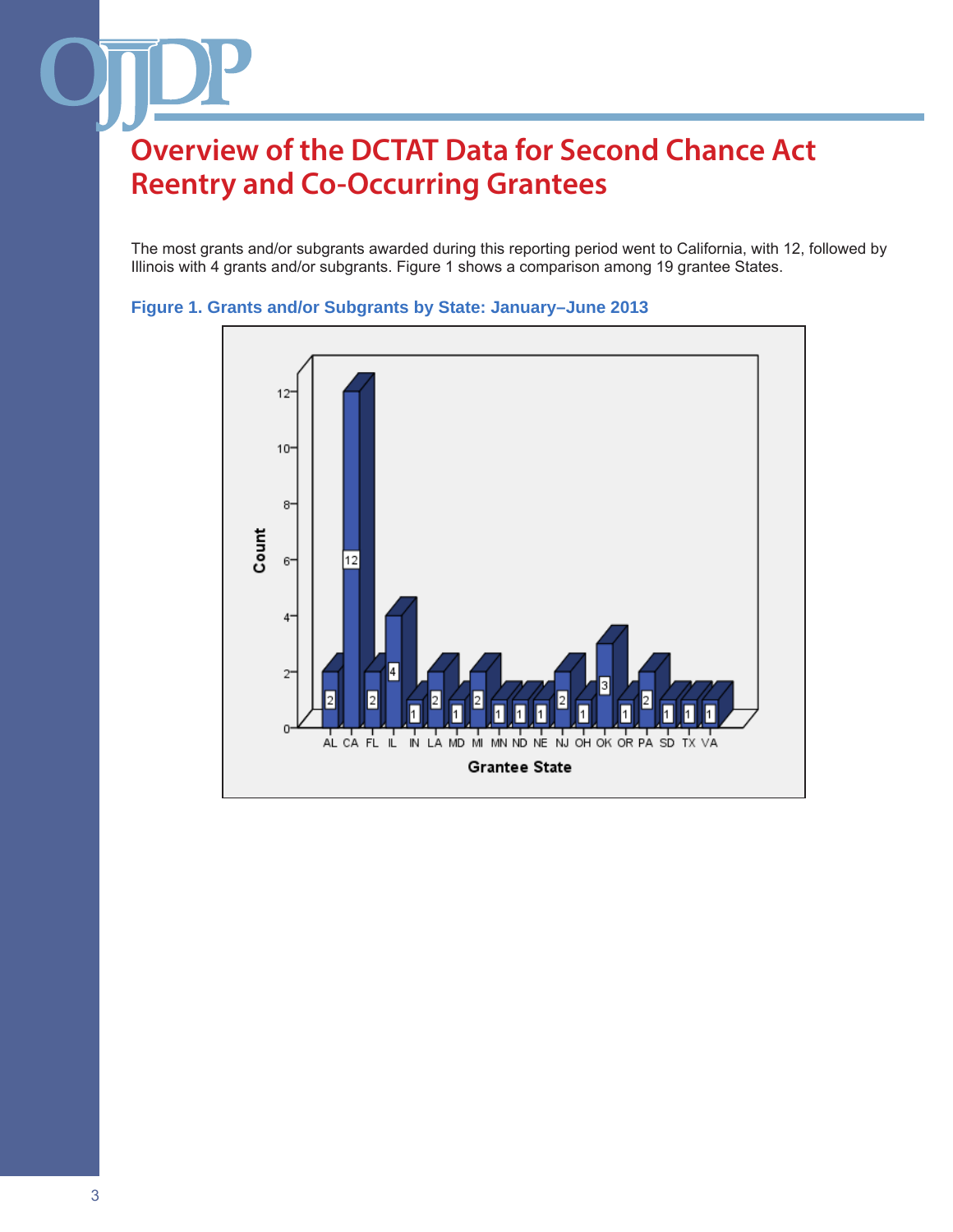Analysis of grantee and subgrantee implementing agencies for this period revealed that the largest numbers of programs were with juvenile justice organizations and nonprofit community-based organizations, accounting for 27 percent of awards each, while units of local government represented 24 percent (Figure 2).



#### **Figure 2. Implementing Agencies: January–June 2013**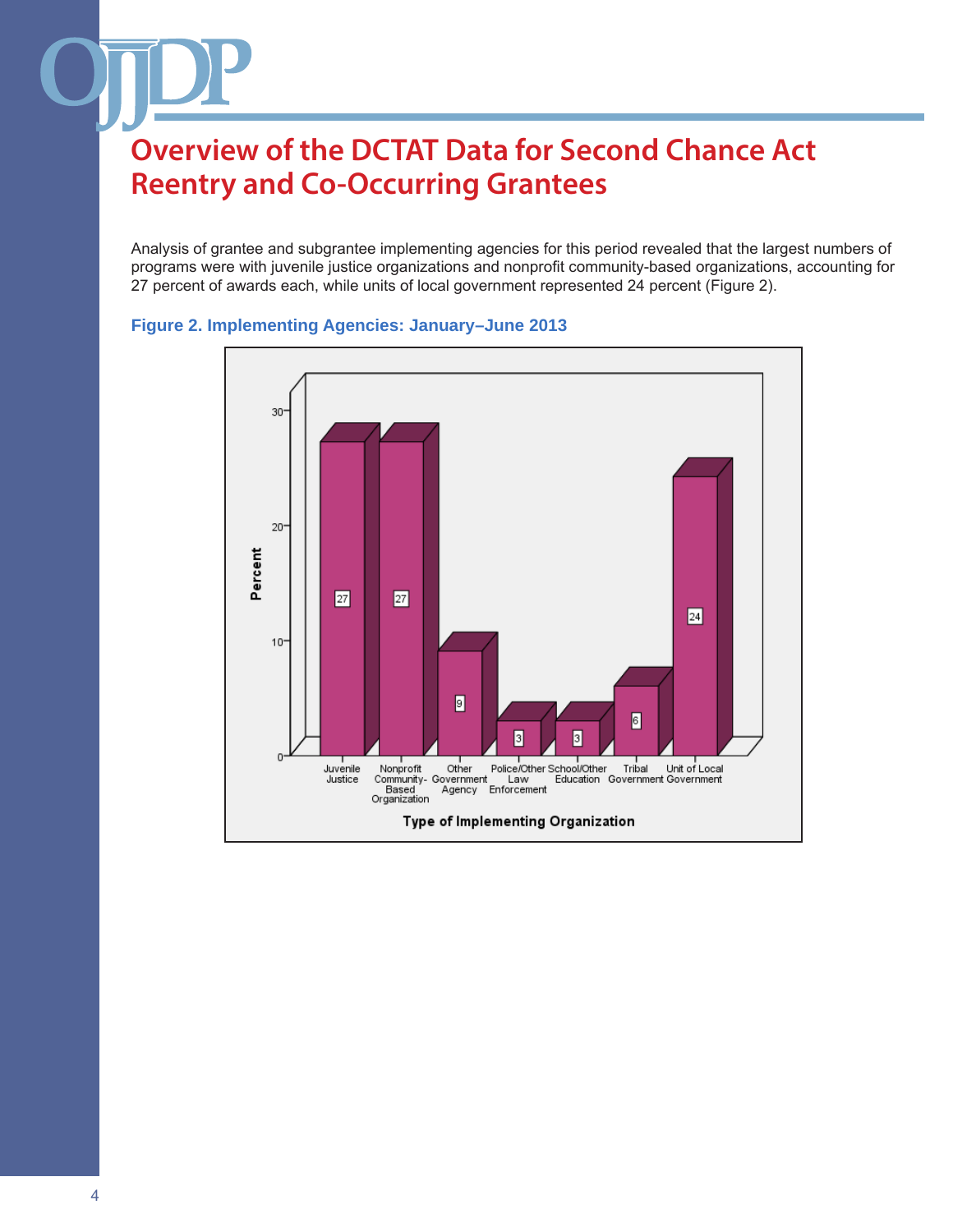Table 3 provides an aggregate of demographic data for the January–June 2013 reporting period. More specifically, the numbers in the table represent the population actually served by SCA Reentry and Co-Occurring grantees during the project period. Targeted services include any approaches specifically designed to meet the needs of the intended population (e.g., gender-specific, culturally based, and developmentally appropriate services).

#### **Table 3. Target Population: January–June 2013**

|                        | <b>Population</b>                          | <b>Grantees Serving Group</b><br><b>During Project Period</b> |
|------------------------|--------------------------------------------|---------------------------------------------------------------|
| <b>RACE/ETHNICITY</b>  | American Indian/Alaskan Native             | 11                                                            |
|                        | Asian                                      | 12                                                            |
|                        | <b>Black/African American</b>              | 27                                                            |
|                        | Hispanic or Latino (of Any Race)           | 25                                                            |
|                        | Native Hawaiian and Other Pacific Islander | 5                                                             |
|                        | Other Race                                 | 9                                                             |
|                        | White/Caucasian                            | 19                                                            |
|                        | Caucasian/Non-Latino                       | 14                                                            |
|                        | Youth Population Not Served Directly       | $\mathbf{1}$                                                  |
| <b>JUSTICE SYSTEM</b>  | At-Risk Population (No Prior Offense)      | 3                                                             |
| <b>STATUS</b>          | <b>First Time Offenders</b>                | 16                                                            |
|                        | <b>Repeat Offenders</b>                    | 28                                                            |
|                        | <b>Sex Offenders</b>                       | 14                                                            |
|                        | <b>Status Offenders</b>                    | 6                                                             |
|                        | <b>Violent Offenders</b>                   | 22                                                            |
|                        | Youth Population Not Served Directly       | 2                                                             |
| <b>GENDER</b>          | Male                                       | 28                                                            |
|                        | Female                                     | 24                                                            |
|                        | Youth Population Not Served Directly       | $\mathbf 1$                                                   |
| <b>AGE</b>             | $0 - 10$                                   | $\Omega$                                                      |
|                        | $11 - 18$                                  | 29                                                            |
|                        | Over 18                                    | 13                                                            |
|                        | Youth Population Not Served Directly       | $\mathbf{1}$                                                  |
| <b>GEOGRAPHIC AREA</b> | Rural                                      | 9                                                             |
|                        | Suburban                                   | 15                                                            |
|                        | Tribal                                     | 3                                                             |
|                        | Urban                                      | 24                                                            |
|                        | Youth Population Not Served Directly       | $\mathbf{1}$                                                  |
| <b>OTHER</b>           | <b>Mental Health</b>                       | 28                                                            |
|                        | Substance Abuse                            | 28                                                            |
|                        | Truant/Dropout                             | 21                                                            |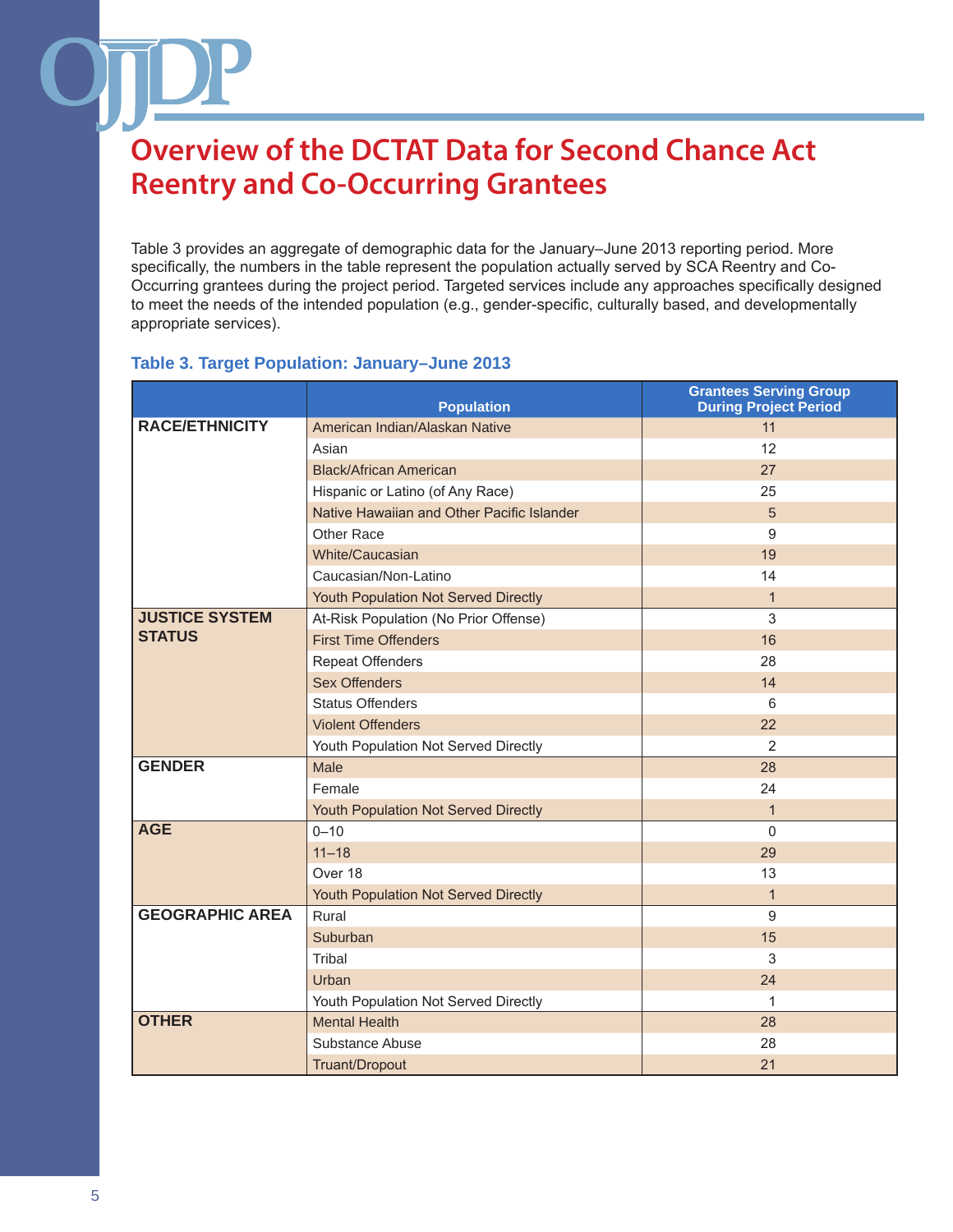### **2. Analysis of Core Measures**

During the January–June 2013 reporting period, 78 percent (\$13,120,555) of Federal funds were being spent by active SCA grantees who had implemented evidence-based programs and practices (Figure 3).

#### **Figure 3. Grant Funds for Evidence-Based Programs and Practices**

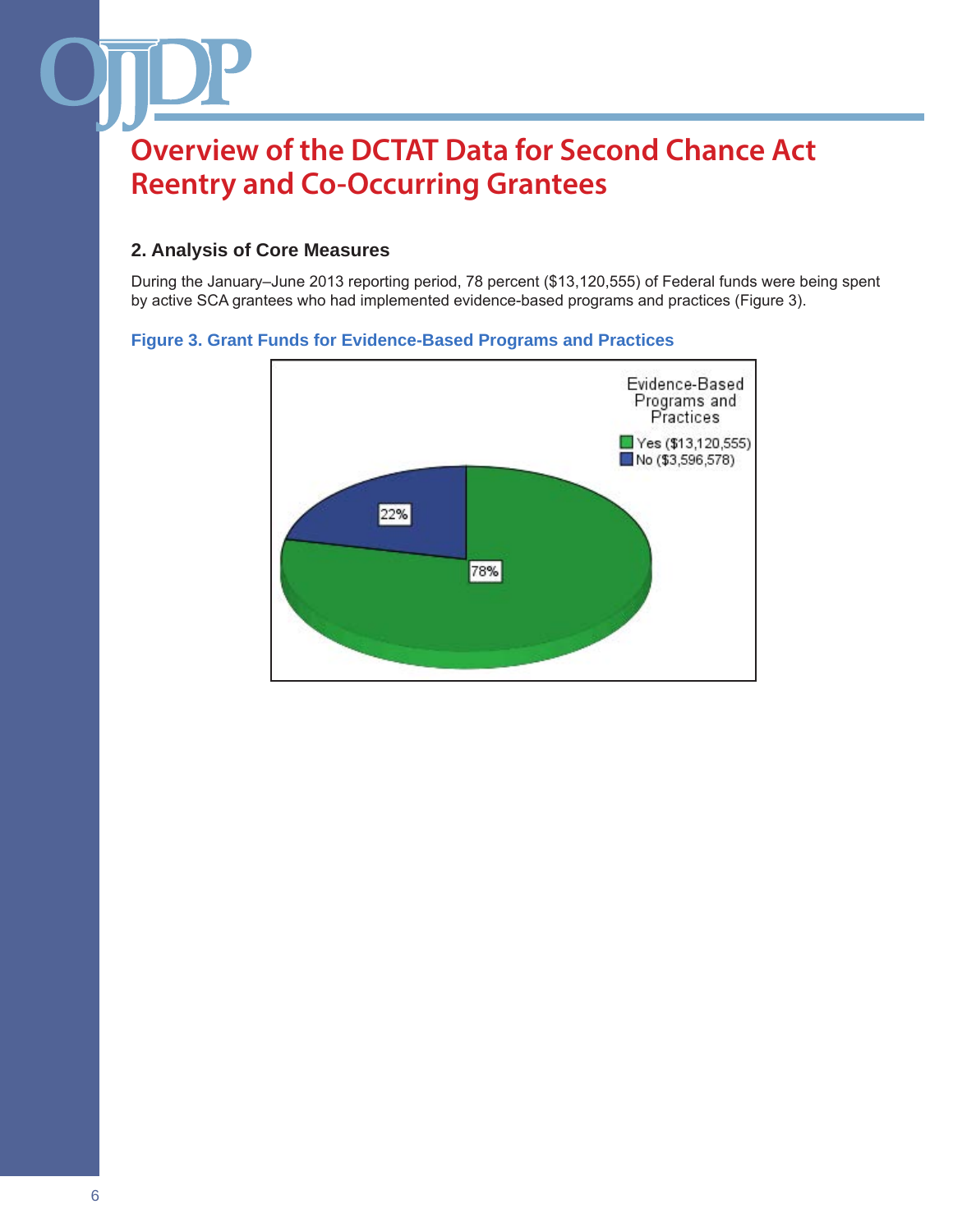Many SCA Reentry and Co-Occurring grantees and subgrantees are implementing evidence-based practices. During the January–June 2013 reporting period, 26 programs (70 percent) implemented such practices (Figure 4).



### **Figure 4. Evidence-Based Practices and Programs by Reporting Period**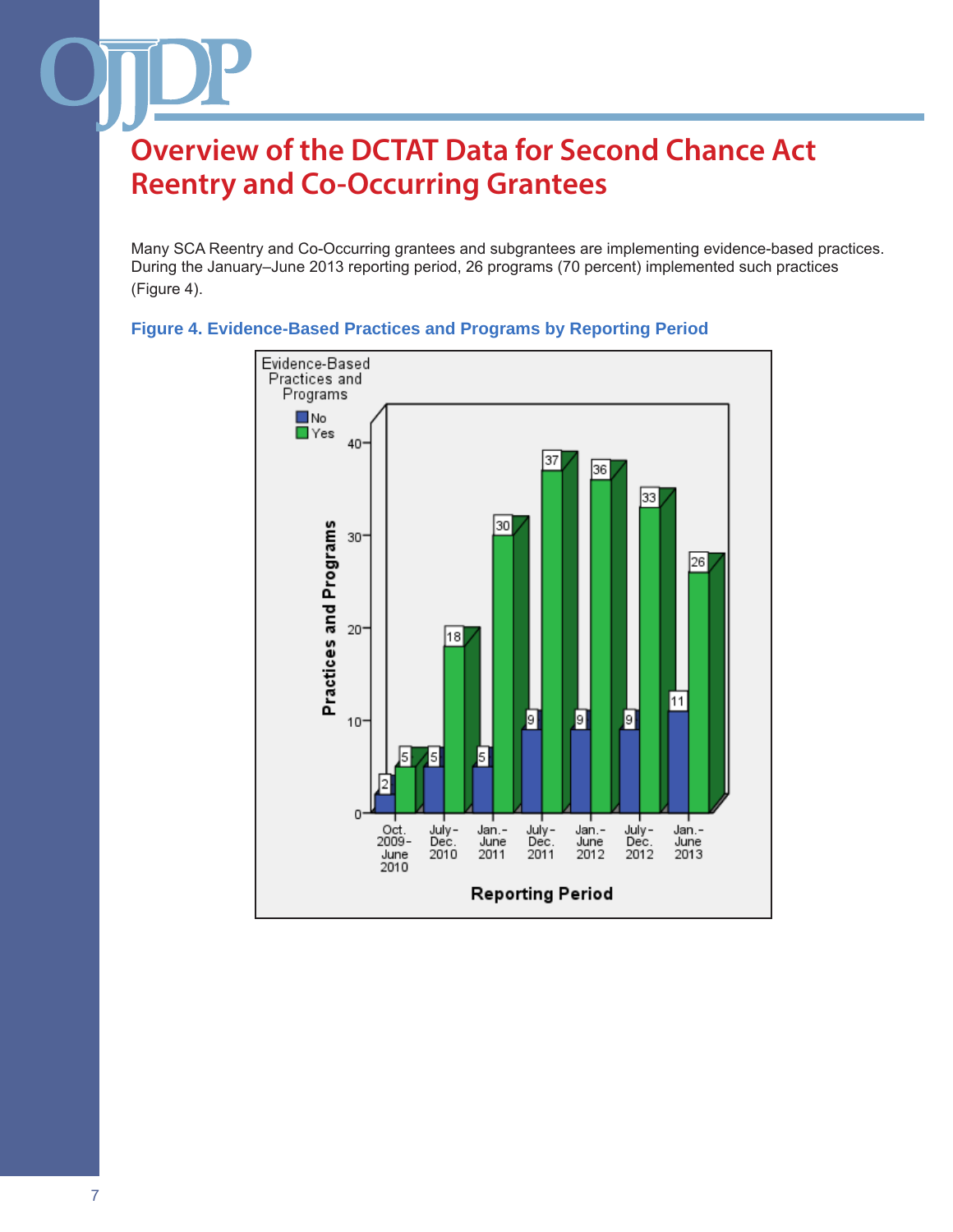The majority of SCA Reentry and Co-Occurring grantees reported providing a combination of pre- and post-release services (Figure 5).



#### **Figure 5. Type of Program Services Provided: January–June 2013**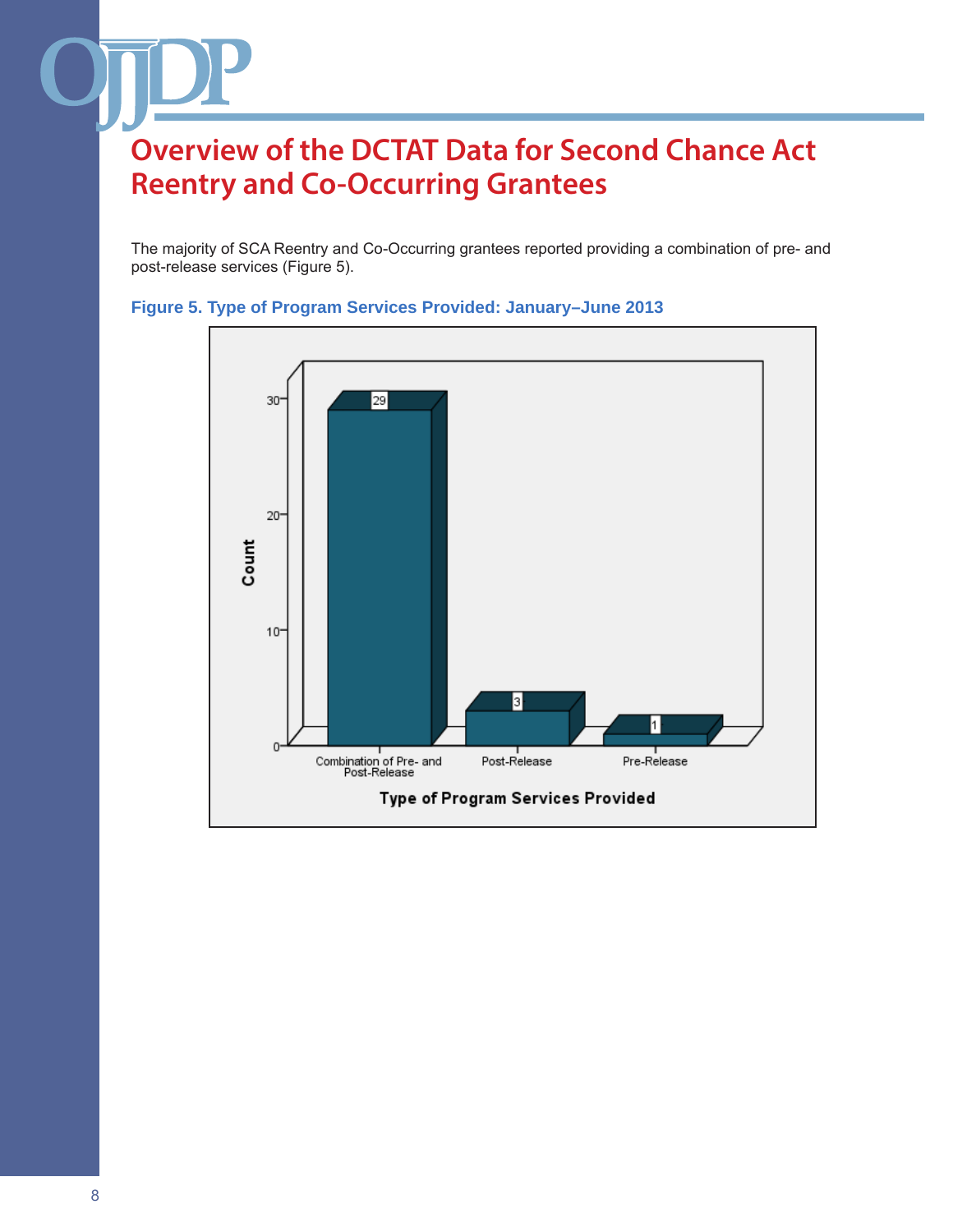The next section presents an aggregate of performance measures data (Table 4). Of the 1,860 youth served by SCA Reentry and Co-Occurring grantees, 1,137 youth (61 percent) were served using an evidencebased program or practice. In addition, 53 percent (311) of eligible youth exited programs after completing program requirements. Each grantee defines the requirements needed for a youth to complete each program. Sometimes a program cannot be completed in the 6 months represented by the reporting period. For example, in one program, youth have to complete 9 months of mentoring to be considered successful. If a youth exits such a program for any reason before 9 months of mentoring is complete, he or she is considered unsuccessful. The lack of a shorter-term definition for program completion therefore decreases the overall program completion rate.

#### **Table 4. Performance Measures: January–June 2013**

| <b>Performance Measure</b>                                                | Youth | <b>Percent</b> |
|---------------------------------------------------------------------------|-------|----------------|
| Youth served                                                              | 1,860 | n/a            |
| Youth served using an evidence-based program or<br>practice               | 1.137 | 61             |
| <b>Performance Measure</b>                                                | Youth | <b>Percent</b> |
| Youth who exited the program (either successfully or<br>unsuccessfully)   | 588   | n/a            |
| Youth who exited the program having completed all<br>program requirements | 311   | 53             |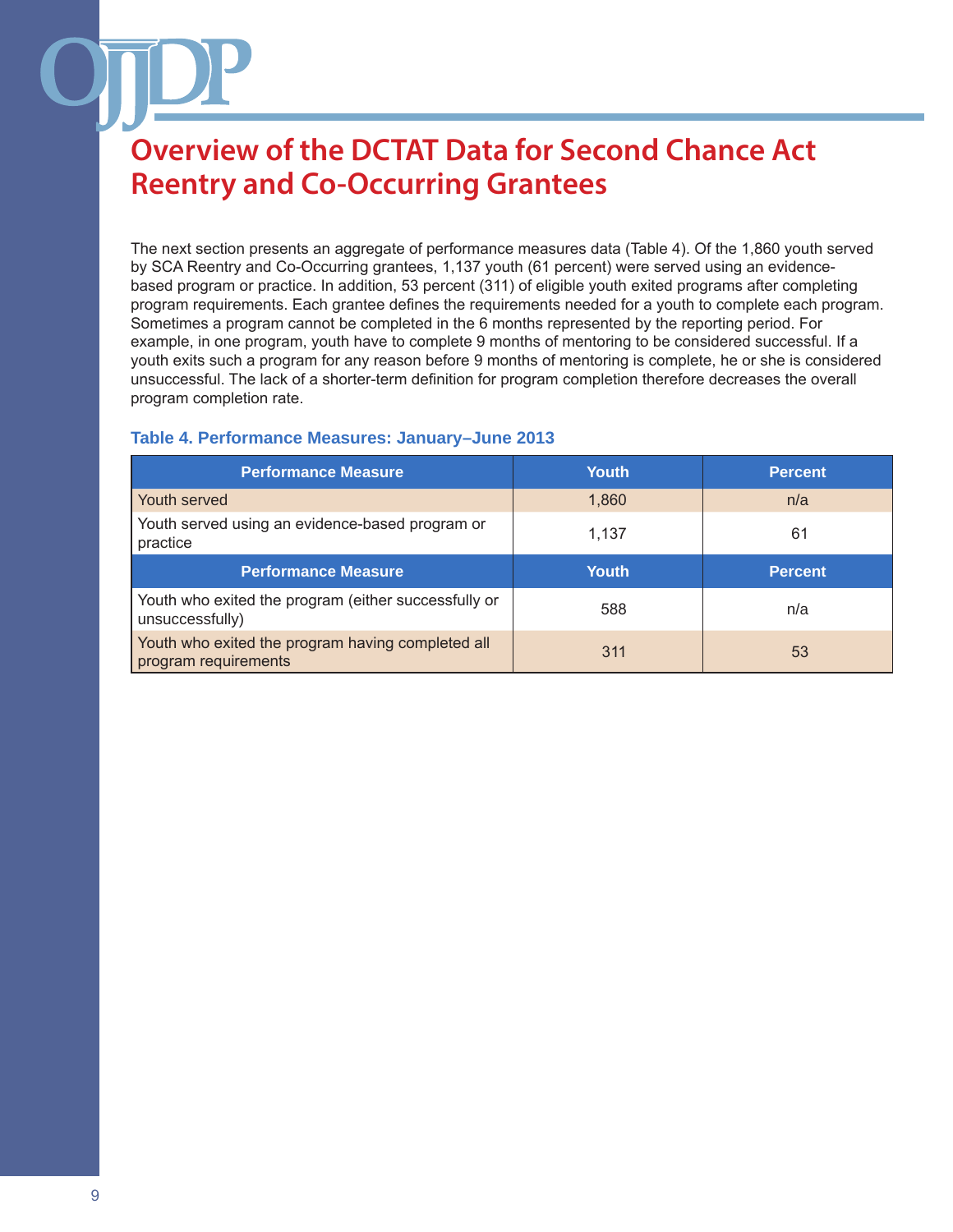The success of the SCA Reentry and Co-Occurring Grants Program is largely dependent on the reoffending rates of the program youth. Technical violations and actual new adjudications are measured separately to allow for a better understanding of the population being served by the grant. As shown in Table 5, 1,355 youth were tracked for technical violations. Of those, 98 were committed to a juvenile residential facility, 3 were sentenced to adult prison, and 47 received some other sentence as a result of a technical violation during the reporting period.

Long-term measurement of technical violations revealed that 742 youth who exited the program 6 to 12 months ago were tracked for technical violations during the reporting period. Of those, 30 were committed to a juvenile residential facility, 3 were sentenced to adult prison, and 23 received some other sentence as the result of a technical violation.

| <b>Performance Measure</b>                                                                                                                            | <b>Youth</b> | <b>Percent</b> |
|-------------------------------------------------------------------------------------------------------------------------------------------------------|--------------|----------------|
| Program youth tracked for technical violations (short-<br>term outcome)                                                                               | 1,355        | n/a            |
| Program youth committed to a juvenile residential<br>facility as a result of a technical violation                                                    | 98           | 7              |
| Youth sentenced to adult prison as a result of a<br>technical violation                                                                               | 3            | $<$ 1          |
| Youth who received some other sentence as a result<br>of a technical violation                                                                        | 47           | 3              |
| <b>Total</b>                                                                                                                                          | 148/1,355    | 11             |
| <b>Performance Measure</b>                                                                                                                            | <b>Youth</b> | <b>Percent</b> |
| Program youth who exited the program 6-12 months<br>ago and were tracked for technical violations (long-<br>term outcome)                             | 742          | n/a            |
| Program youth who exited the program 6–12 months<br>ago and were committed to a juvenile residential<br>facility as a result of a technical violation | 30           | 4              |
| Youth who exited the program 6-12 months ago<br>and were sentenced to adult prison as a result of a<br>technical violation                            | 3            | $<$ 1          |
| Youth who exited the program 6-12 months ago<br>and received some other sentence as a result of a<br>technical violation                              | 23           | 3              |
| <b>Total</b>                                                                                                                                          | 56/742       | 8              |

#### **Table 5. Technical Violation Measures: January–June 2013**

As shown in Table 6, of the 1,856 program youth who were tracked for adjudications during the reporting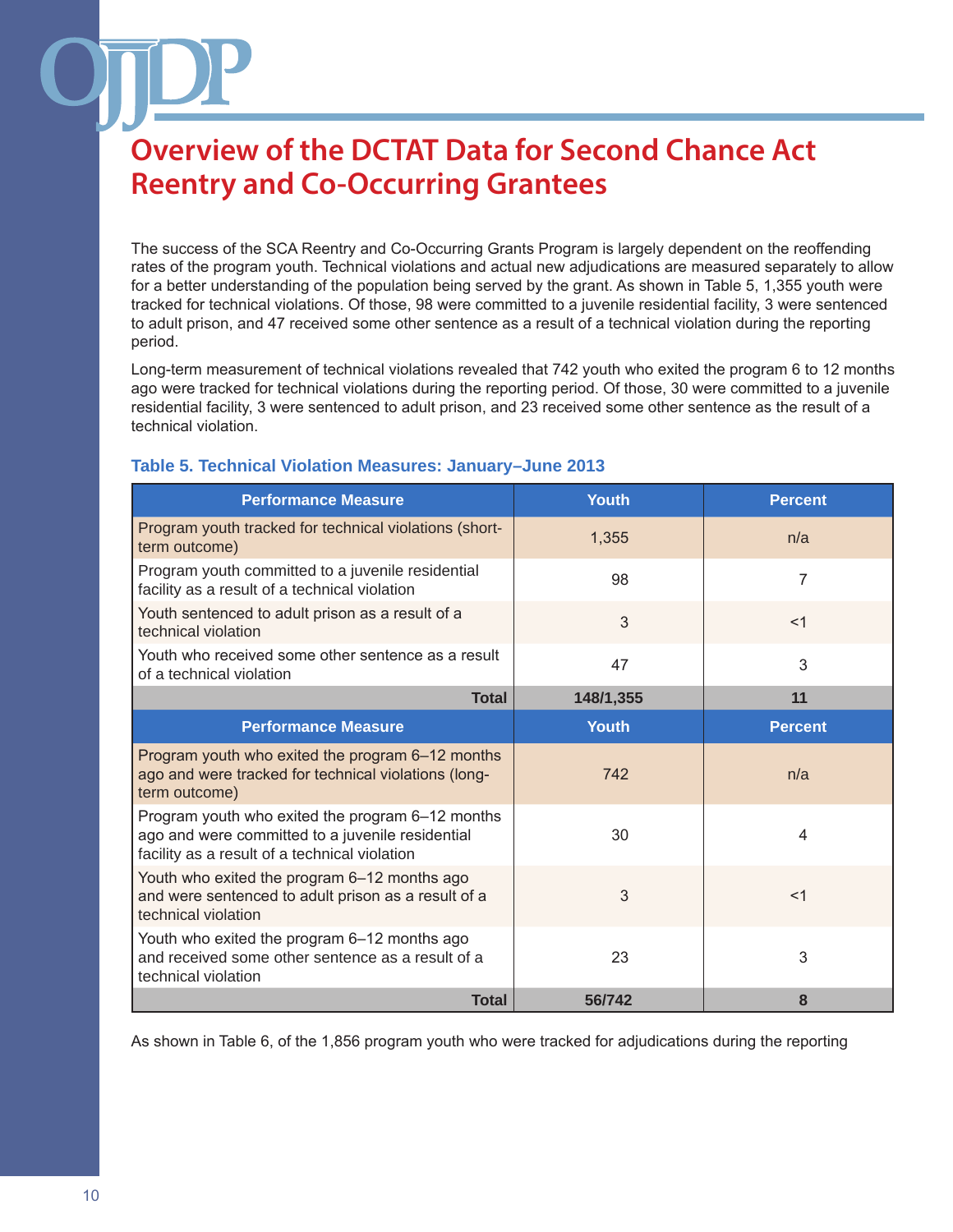period, 73 (4 percent) were committed to a juvenile residential facility as the result of a new adjudication. Moreover, 51 were sentenced to adult prison, and 95 were given some other sentence during the reporting period.

Long-term recidivism showed that 377 youth had exited the program 6 to 12 months ago and were tracked for new adjudications during the reporting period. Of those, 13 (3 percent) were recommitted to a juvenile residential facility, 24 were sentenced to adult prison, and 39 were given some other sentence as the result of a new adjudication.

#### **Table 6. Recidivism Measures: January–June 2013**

| <b>Performance Measure</b>                                                                                                                             | <b>Youth</b> | <b>Percent</b> |
|--------------------------------------------------------------------------------------------------------------------------------------------------------|--------------|----------------|
| Program youth tracked for adjudications (short-term<br>outcome)                                                                                        | 1,856        | n/a            |
| Program youth committed to a juvenile residential<br>facility as the result of a new adjudication                                                      | 73           | 4              |
| Youth sentenced to adult prison as the result of a<br>new adjudication                                                                                 | 51           | 3              |
| Youth given some other sentence as the result of a<br>new adjudication                                                                                 | 95           | 5              |
| <b>Total</b>                                                                                                                                           | 219/1,856    | 12             |
| <b>Performance Measure</b>                                                                                                                             | <b>Youth</b> | <b>Percent</b> |
| Program youth who exited the program 6-12<br>months ago and were tracked for new adjudications<br>(long-term outcome)                                  | 377          | n/a            |
| Program youth who exited the program 6-12 months<br>ago and were recommitted to a juvenile residential<br>facility as the result of a new adjudication | 13           | 3              |
| Youth who exited the program 6-12 months ago and<br>were sentenced to adult prison as the result of a new<br>adjudication                              | 24           | 6              |
| Youth who exited the program 6-12 months ago and<br>were given some other sentence as the result of a<br>new adjudication                              | 39           | 10             |
| <b>Total</b>                                                                                                                                           | 76/377       | 20             |

Grantees provided youth with substance use counseling, mental health, and housing services (Figure 6). Of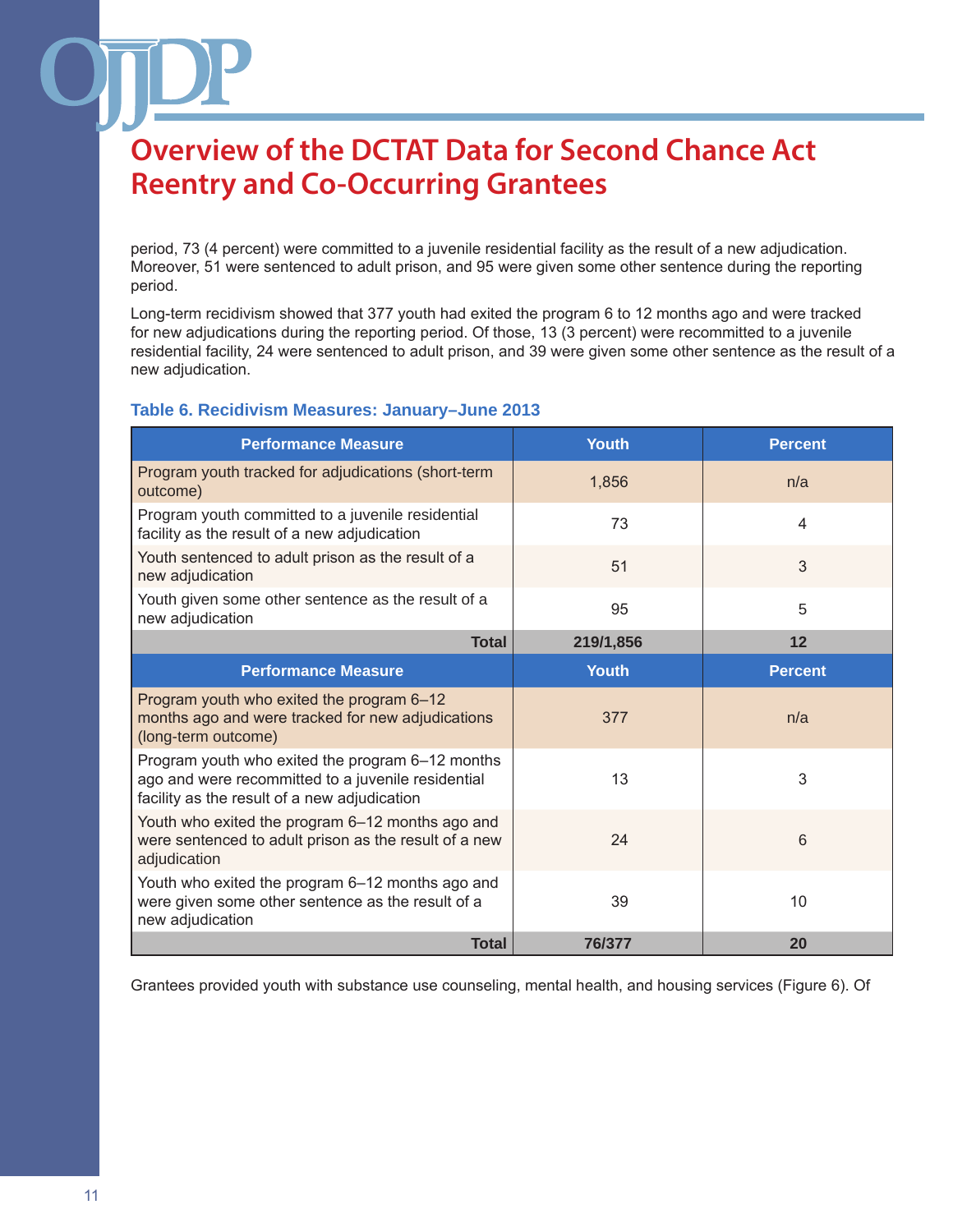the 697 youth identified as needing substance use counseling, 438 youth (63 percent) actually received this service. In addition, 427 eligible youth (79 percent) received mental health services, and 161 youth (82 percent) successfully found housing during the reporting period. There is clearly a continued need for more substance use counseling and mental health services as well as housing services for youth—more than can currently be provided by these grants.



#### **Figure 6. Types of Services Provided to Participants: January–June 2013**